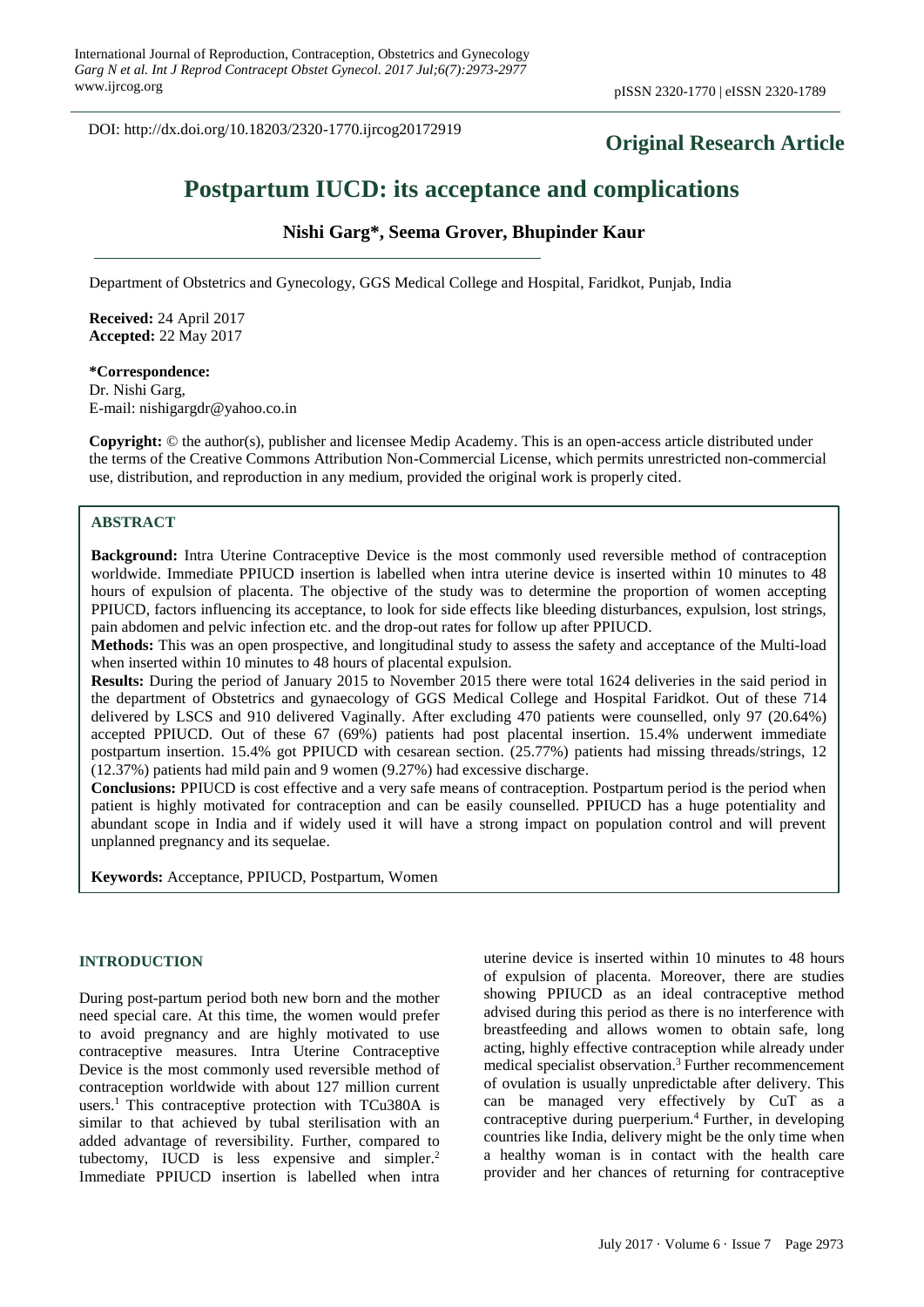advice are uncertain. Moreover, there are studies that show that in India, 65% of women have an unmet need for family planning in the first five post-partum.<sup>3</sup> In another study, it was shown that IUCD insertion rate was as high as 95% in patients willing for immediate postpartum insertion, whereas this rate decreased to only 45% in those consenting for a later insertion.<sup>5</sup> Thus family planning measures should include ante partum counselling and immediate PPIUCD insertion for those who are willing.

This might help in curtailing the fertility rates. However, PPIUCD insertion may increase the risk of adverse events such as perforation, pain, bleeding as well as very high chances of spontaneous expulsion.3,6 Recent studies have indicated a significant decrease in expulsion rate after insertion of IUCD with a proper technique used by a trained provider.<sup>7</sup> The current national strategy in India is to increase the use of IUCD as contraceptive measure. The available target for PPIUCD as a method of contraceptive has also increased with the 10-fold increase in women delivering in hospitals due to maternity benefit scheme.<sup>3</sup> There are very few studies regarding the efficacy, safety and expulsion rates of TCu380A, a recently marketed IUCD after it insertion in immediate post-partum period.

With this background, the present study was done to assess the acceptance and to look for safety, expulsion rates and side effects of IUCD inserted immediate after the delivery within 10 minutes to 48 hours of delivery. The acceptability of this device and the ease of insertion by trained personnel and the dropout rate for follow up were also assessed.

The objective of the study was to determine the proportion of women accepting PPIUCD. To see factors influencing its acceptance. To determine the symptoms like bleeding disturbances, expulsion, lost strings, pain abdomen and pelvic infection etc. To see the drop-out rates for follow up after PPIUCD.

# **METHODS**

This was an open prospective, and longitudinal study to assess the safety and acceptance of the Multiload when inserted within 10 minutes to 48 hours of placental expulsion. Study participants were recruited through hospital antenatal clinics. Postpartum contraception was routinely discussed at prenatal visits.

All antenatal patients who came for delivery in labor room irrespective of maternal age, risk factors and proposed mode of delivery at, Guru Gobind Sing Medical Hospital, Faridkot, Punjab, India were counselled at their visits after 34 weeks of gestation on contraceptive options.

Those willing for immediate postpartum insertion of Multiload IUCD within 10 minutes to 48 hours of placental expulsion were included in the study group and informed consent was obtained. Those opting for insertion at 6 weeks/or permanent method of sterilization or other temporary methods were offered the same.

## *Inclusion criteria*

All antenatal patients admitted at the center at around 36 to 40 weeks of gestation at our institution whose consent was obtained prior to admission were included following the following inclusion criteria:

- 18 40 years old
- 34 40 weeks Gestational Age
- Anticipate vaginal delivery/C section
- No prior cesarean delivery
- No infections.
- Hb >  $8 \text{ g/d}$
- No Diabetes Mellitus, Hypertension
- Giving informed consent to have CuT after counseling.

#### *Exclusion criteria*

These patents were be excluded out of the study.

- Less than 8 gm% Haemoglobin.
- With pelvic infection or sepsis
- Temperature  $>38^{\circ}$ C during or after labor.
- PPH.
- Fibroid.
- Ruptured membranes>18 hrs
- obstructed Labor.
- Jaundice.
- Congenital Malformation.
- Extensive genital trauma.
- Not giving informed consent.

After following the inclusion and exclusion criteria, those patients who were found eligible to participate in the study were given insertion of IUCD after 10 minutes to 48 hours of delivery of placenta.

# *Types of insertion*

- Postplacental: Postplacental insertion of the IUCD was done immediately following delivery of the placenta, typically within 10 minutes. Postplacental insertion was done by two techniques:
- Intra cesarean: the IUCD was introduced through the uterine incision during a caesarean section and placed at the uterine fundus. This is done manually or using a regular ring forceps, since it is not necessary to use a long instrument to reach the fundus. After the placenta is removed, the provider inserted the IUCD, and then closed the uterine incision.
- Immediate postpartum: the IUCD was inserted within 48 hours following the birth of the baby.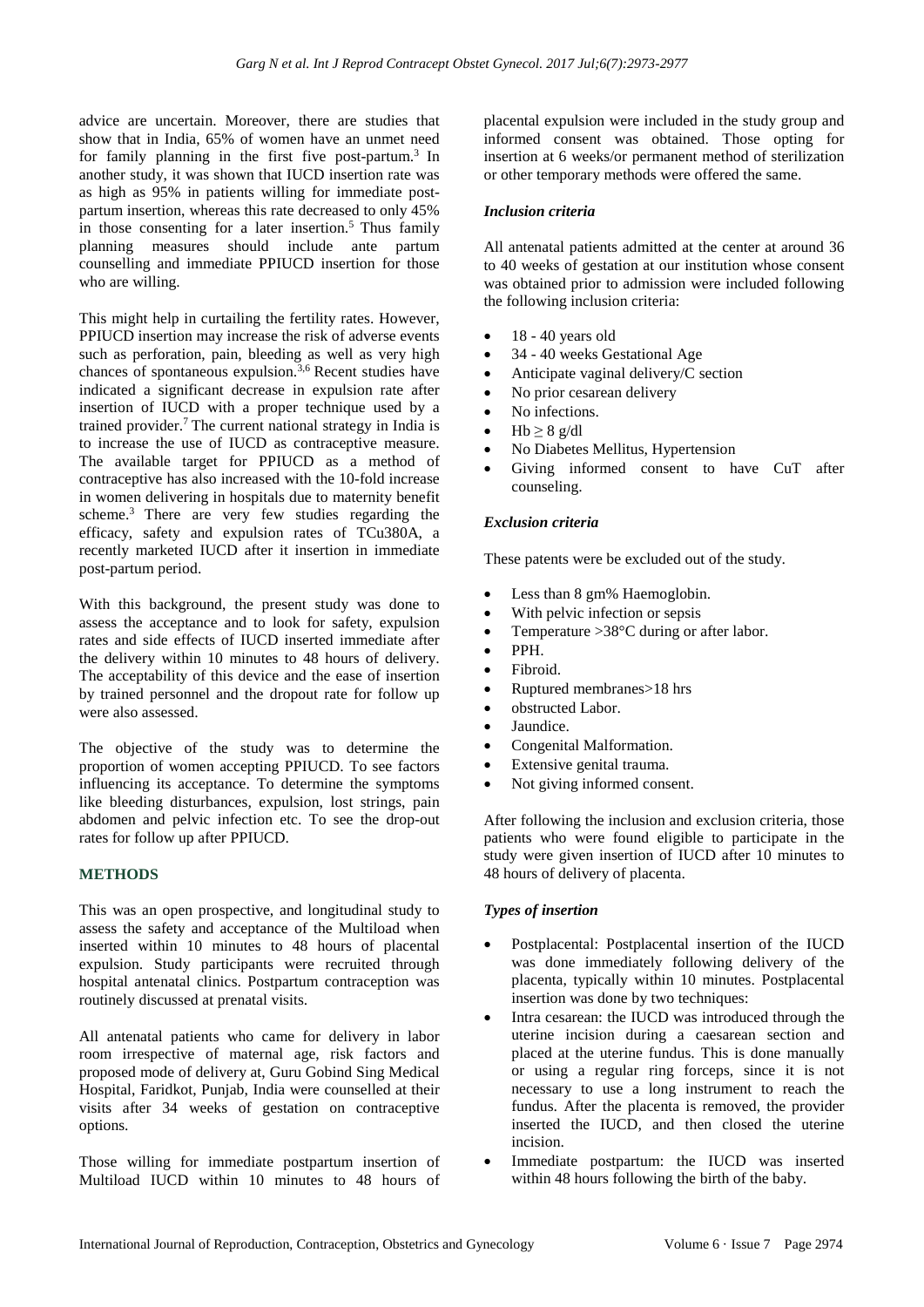# *Follow up*

Follow up schedule was done at 6 weeks after insertion and the following things were assessed:

- Whether patient came in at the six-week schedule.
- If patient presents for earlier follow up because of pain/bleeding/fear/foul discharge/ demanding removal.
- Willingness to continue the Cu IUCD as a method of contraception.
- The patients wanting removal of Cu T will be considered as discontinuations.
- Expulsion rates at 6 weeks follow-up were measured.



**Figure 1: Age distribution of patients.**



**Figure 2: Distribution of gravidity and parity.**

#### **RESULTS**

During the period of January 2015 to November 2015 there were total 1624 deliveries in the said period in the department of Obstetrics and gynaecology of GGS Medical College and Hospital Faridkot. Out of these 714 delivered by LSCS and 910 delivered Vaginally. After excluding 470 patients were counselled, only 97 (20.64%) accepted PPIUCD. Out of these 67 (69%) patients had post placental insertion. 15.4% underwent immediate postpartum insertion. 15.4% got PPIUCD with cesarean section. 61.85% patients were in the age group of 20 to 25 years and 32.88% were in the age group of 25 to 30 years. Out of all patients 68.04% were unbooked and came through emergency. 41.2% women were 2nd gravidae and 34% were primigravidae. 71.13% were from Rural background and 31.96% were from urban background. 22 Patients (22.68%) lost follow up whereas 52 (53.60%) came for follow up at 4 to 6 wks. 23.71% patients were called telephonically and with the help of Staff nurse and Asha worker of that area, follow up was done. At the time of follow up the various complaints were asked and noted down. 25 (25.77%)patients had missing threads/strings. In 17 cases, strings were found in cervical canal. Eight cases needed ultrasound and confirmed that the IUCD was in situ. 12 (12.37%) patients had mild pain Most of them were treated with analgesics but 4 got it removed because of pain. 9 women (9.27%) had excessive discharge. Treatment given and majority got well with time but 2 patients got it removed. 11 women (11.34%) had menorrhagia Most of them were treated with Tranaxemic acid but still 2 patients got it removed. In 9.27 % Patients IUCD was expelled. With Ultrasound and X-ray it was confirmed as expulsion. In our study, there were not much serious side effects, no case of perforation or displaced IUCD was there in our study.

### **DISCUSSION**

Women are highly motivated in postpartum period to initiate contraception.6,8 At this time they come in contact with the health provider/gynaecologist and can be easily counselled. Timing of insertion, counselling and provider training are important factors for IUCD insertion in the postpartum period as quoted in United Nations Population Information Network (UN-POPIN).<sup>9</sup> Timing of insertion is important as it influences the risk of expulsion. Ideally PPIUCD should be done in 10 min. to 48 hrs post placental expusion. In our study, 470 patients were counselled and only 97 women gave consent for the insertion. There were various reasons for less acceptance. Fear of perforation and resistance from other family members were the common reasons for less acceptance. The other reasons were fear of excessive bleeding, pain and willingness to go for permanent methods of contraception. The continuation rate of PPIUCD was 57.73%. Few (10.3%) got it removed because of side effects and in 9.2% it got expelled spontaneously. We lost follow up in 22.68% of patients. On comparison with other studies, acceptance was low as was there in other studies. No major complications were seen in any of the studies which are done previously by various authors. Menorrhagia which is the common complaint with IUCD, was seen least in our study i.e. 11.34%. It was 27.23% in Shukla M et al where they inserted CuT 200 B.<sup>10</sup> Also study by Sujnanendra M et al where they used CuT 380A and found menorrhagia to be 25.5%.<sup>11</sup> Nearly 21% women had excessive and irreular bleeding in a study done by Verma A et al.<sup>12</sup> Menorrhagia was 13.04% seen in Singhal Sunita et al after one month of follow up.<sup>13</sup> With the use of Multiload, the complaint of menorrhagia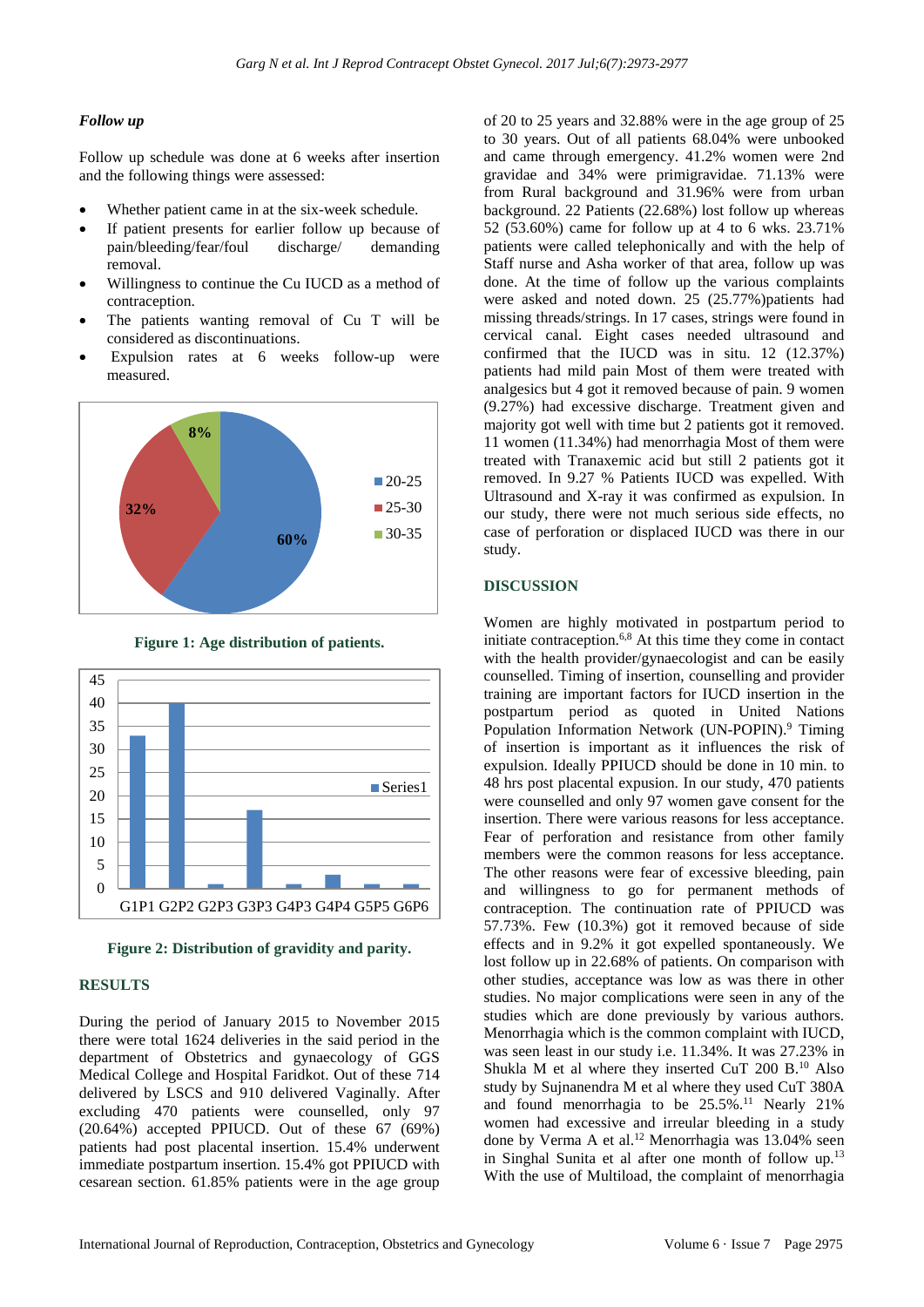was less (11.3%) in a study done by Welcovic et al where they studied postpartum bleeding and infection after postplacental IUCD insertion and found no difference in the incidence of excessive bleeding. <sup>14</sup> Loss of follow up was also a common feature in all the studies.it was 58% in a study done by Nayak et al, 40% by Verma Anita et al and it was  $22.68\%$  in our study.<sup>15,12</sup>

| Table 1: Comparison of side effects with various |  |  |  |  |  |  |
|--------------------------------------------------|--|--|--|--|--|--|
| studies.                                         |  |  |  |  |  |  |

|                        | <b>Other studies</b> | <b>Our study</b> |  |
|------------------------|----------------------|------------------|--|
| Type of IUCD           | Cu T 380 A           | Multiload 375    |  |
|                        | $200 - B$            |                  |  |
| Acceptance             | Low                  | low              |  |
| Menorrhagia            | 13 to 27%            | Less $11.3%$     |  |
|                        | approx               |                  |  |
| <b>Missing Srtings</b> | 10 to 36 %           | 25.77%           |  |
| Lower Abdominal        | None to 13.3%        | 12.6%            |  |
| Pain                   |                      |                  |  |
| infection              | None to $11.2\%$     | none             |  |
| Expulsion              | 2.5% to 10.68%       | 9.27%            |  |
| Lost follow up         | 21 to 58%            | 20.6%            |  |

In a study done by Kittur et al, they had 80% patients reported for follow up at 6 weeks. <sup>7</sup> The lower levels of education, low socio-economic status and less means of transport might be responsible for patients not able to reach for follow up. We had contact numbers and good contact with asha workers and ANMs, so we were able to take follow up from them in few patients. The complaints of pain abdomen, missing strings was almost same as in previous studies. Missing threads were seen in 19.8% in Verma A etal, 11.2% by Shukla et al whereas these were 25.77% in present study.



**Figure 3: Distribution of side effects.**

In 17 patients, they were lying in cervical canal, were pulled and cut short. Shukla etal reported cumulative expulsion rate to be 10.68%, Afsan et al have reported it to be 6%, Katheit G et al reported it to be 10.5% and it was 9.27% in our study.<sup>16,17</sup> Kapp et al had done systemic review of 15 articles on PPIUCD, they did not find any increase in risk of complications.<sup>18</sup> Awareness of the PPIUCD among these women was very poor.

Majority of the women never heard about the PPIUCD before admission to labor room. The acceptance of PPIUCD was not very high in the present study, as is also reported in other studies globally. The increased institutional deliveries are the opportunity to provide women easy access to immediate PPIUCD services.

Shahnazi M et al did a Double-blind clinical trial to Compare side effects of Copper T380A and Multiload 375.<sup>19</sup> The results of this study showed that the use of the IUD ML CU 375 causes a significant decrease in the rate of bleeding, as well as severity and duration of dysmenorrhea.

Limitation of our study was small sample size therefore, results may not be applicable to all women undergoing IUCD insertion. No Antenatal Counselling. Very brief counselling just before delivery and cesarean section. Thus, more qualitative and quantitative research is needed to be done in order to analyse the side effects and acceptance of PPIUCD.

# **CONCLUSION**

PPIUCD is cost effective and a very safe means of contraception. Postpartum period is the period when patient is highly motivated for contraception and can be easily counselled. PPIUCD has a huge potentiality and abundant scope in India and if widely used it will have a strong impact on population control and will prevent unplanned pregnancy and its sequelae. The expulsion rate can be reduced with practice. The government needs to develop strategies to increase public awareness of the PPIUCD through different media sources. It is also important to arrange for more trainings on PPIUCD in order to increase knowledge and skills among healthcare providers and aid in reduction of the expulsion rates. It may be an alternative to sterilization for many couples. Cash incentives to the accepter, motivator and of course provider would bring about a substantial progress in the PPIUCD use in developing countries like India. Thus, PPIUCD can bring a revolutionary Change in the contraceptive use in the country as it is a safe, cost effective and an easily reversible method.

#### **ACKNOWLEDGMENTS**

Authors would like to thank the patients, hospital staff Nurses and Asha workers and ANM's of the area for their participation in this study. Also, special thanks to Mr. Baltej for helping in analyzing the data.

*Funding: No funding sources Conflict of interest: None declared Ethical approval: None declared*